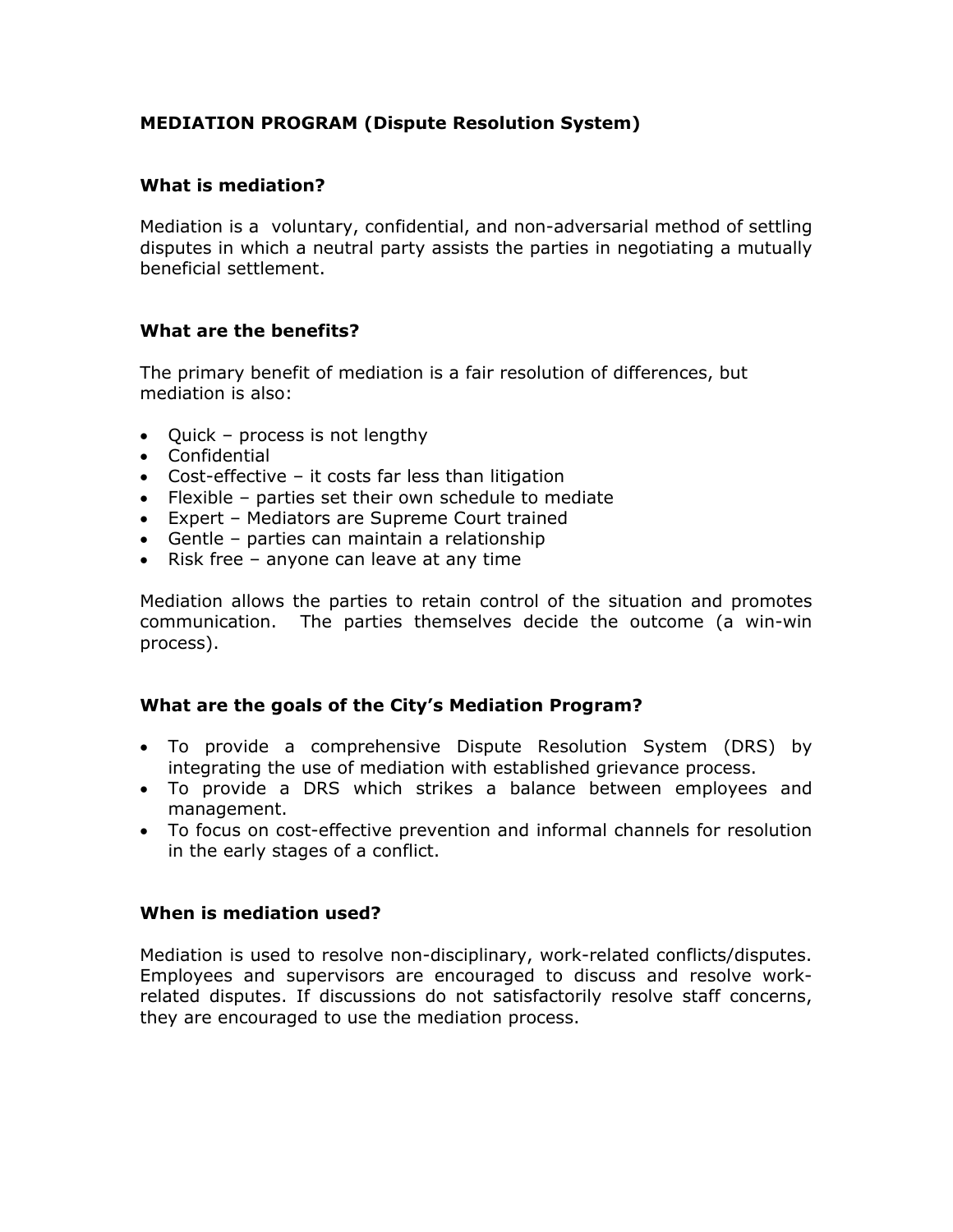## **Who may participate?**

Participation is voluntary for all parties. All city employees are covered by, and may be eligible for mediation services.

Any employee who is a party to a workplace dispute, may request mediation services by filing a "Request for Mediation" with the DRS Coordinator. The City Manager, Chief of Staff, Deputy City Manager, or Agency Director may also refer parties to mediation.

### **What kinds of disputes can be mediated?**

Supervisor/employee differences on issues of:

- Respect/general treatment
- Workload and assignments
- Environmental issues location
- Resources space & equipment
- Work schedule
- EEO issues

Employer/employee differences on issues of:

- General treatment of each other
- Workload
- Workspace
- Shared use of resources
- EEO issues

#### **What is expected of the parties?**

Parties are expected to be open and honest; respect the confidentiality of the process; and communicate in good faith.

#### **Who is a mediator?**

- A Human Resources staff member trained to help resolve conflict/disputes.
- VA Supreme Court Certified as a Mediator. *Not all are yet certified, however all Mediators have completed the VA Supreme Court course requirements.*
- Bound to confidentiality by State law.
- Neutral party with no vested interest in the outcome.